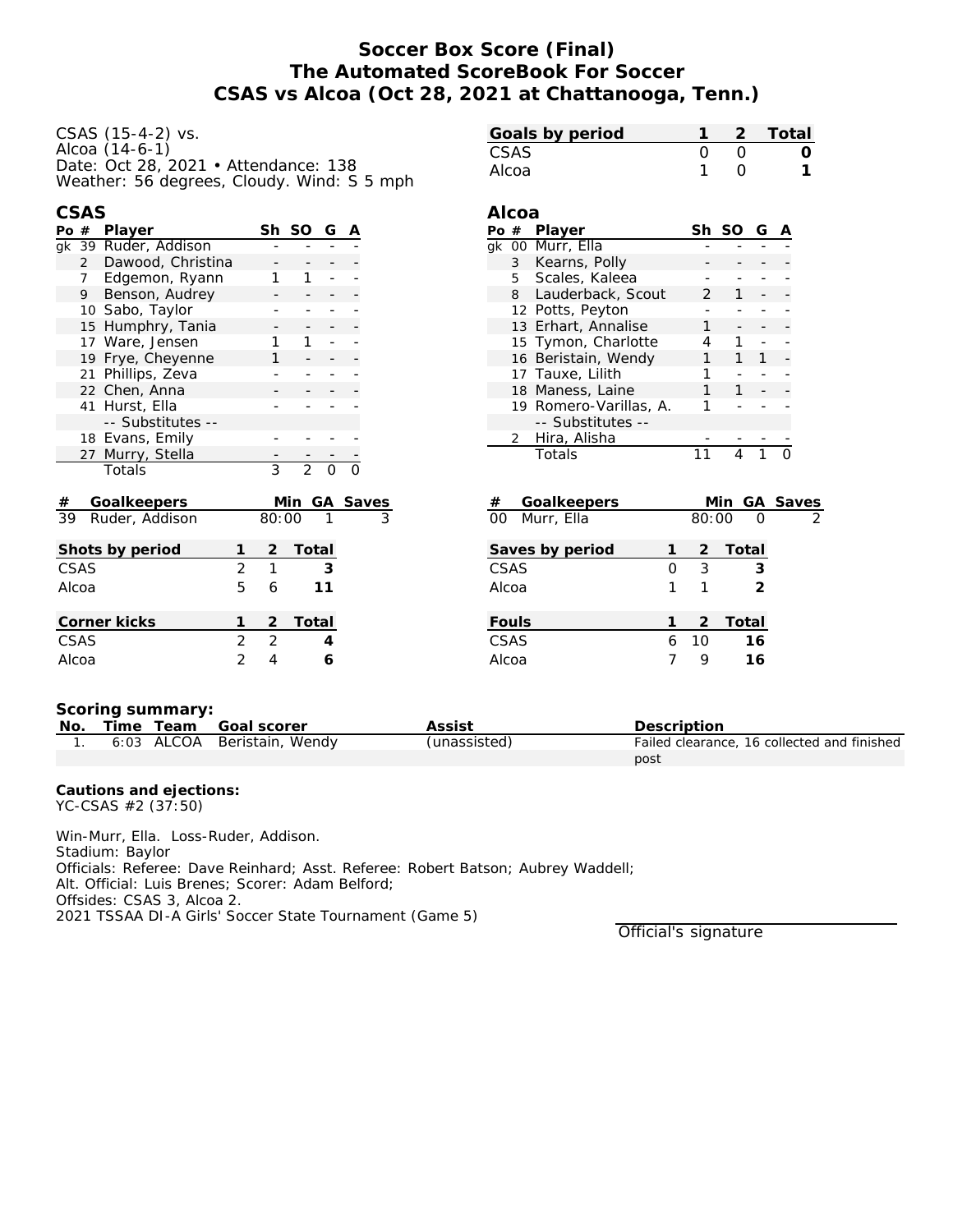# **Play-by-Play Summary (1st period) CSAS vs Alcoa (Oct 28, 2021 at Chattanooga, Tenn.)**

#### **CSAS Starters:**

- GK 39 Ruder, Addison
	- 2 Dawood, Christina
	- 7 Edgemon, Ryann
	- 9 Benson, Audrey
	- 10 Sabo, Taylor
	- 15 Humphry, Tania
	- 17 Ware, Jensen
	- 19 Frye, Cheyenne
	- 21 Phillips, Zeva
	- 22 Chen, Anna
	- 41 Hurst, Ella

### **Alcoa Starters:**

- GK 00 Murr, Ella
	- 3 Kearns, Polly
		- 5 Scales, Kaleea
		- 8 Lauderback, Scout
		- 17 Tauxe, Lilith
		- 12 Potts, Peyton
		- 13 Erhart, Annalise
		- 19 Romero-Varillas, A.
		- 15 Tymon, Charlotte
		- 16 Beristain, Wendy
		- 18 Maness, Laine

- 00:00 Ruder, Addison at goalie for CSAS.
- 00:00 Murr, Ella at goalie for Alcoa.
- 01:57 Offside against Alcoa. Foul on Alcoa. Foul on CSAS.
- 04:51 Shot by ALCOA Romero-Varillas, A. WIDE LEFT. Foul on CSAS.
- 06:03 GOAL by ALCOA Beristain, Wendy (FIRST GOAL).

### **CSAS 0, ALCOA 1**

\*Failed clearance, 16 collected and finished in far post

- 07:10 Shot by CSAS Ware, Jensen, SAVE Murr, Ella. Foul on Alcoa.
- 09:14 Shot by ALCOA Erhart, Annalise WIDE RIGHT.
- 09:36 Corner kick by ALCOA [09:36].
- 10:43 Offside against CSAS.
- 12:59 Shot by ALCOA Tymon, Charlotte WIDE RIGHT. Foul on Alcoa. Foul on Alcoa. Foul on CSAS. Foul on Alcoa.
- 19:00 ALCOA substitution: Hira, Alisha for Tauxe, Lilith.
- 19:52 Offside against Alcoa. Foul on CSAS.
- 23:53 Corner kick by CSAS [23:53]. Foul on CSAS. Foul on CSAS.
- 26:22 Shot by CSAS Frye, Cheyenne WIDE RIGHT.
- 26:28 ALCOA substitution: Tauxe, Lilith for Hira, Alisha.
- 26:28 CSAS substitution: Evans, Emily for Sabo, Taylor. Foul on Alcoa.
- 28:46 Offside against CSAS.
- 29:55 CSAS substitution: Murry, Stella for Edgemon, Ryann. Foul on Alcoa.
- 36:11 CSAS substitution: Sabo, Taylor for Chen, Anna.
- 36:54 Corner kick by CSAS [36:54].
- 37:50 Yellow card on CSAS Dawood, Christina.
- 37:50 CSAS substitution: Edgemon, Ryann for Dawood, Christina.
- 38:45 Corner kick by ALCOA [38:45].
- 39:27 Shot by ALCOA Tymon, Charlotte WIDE RIGHT.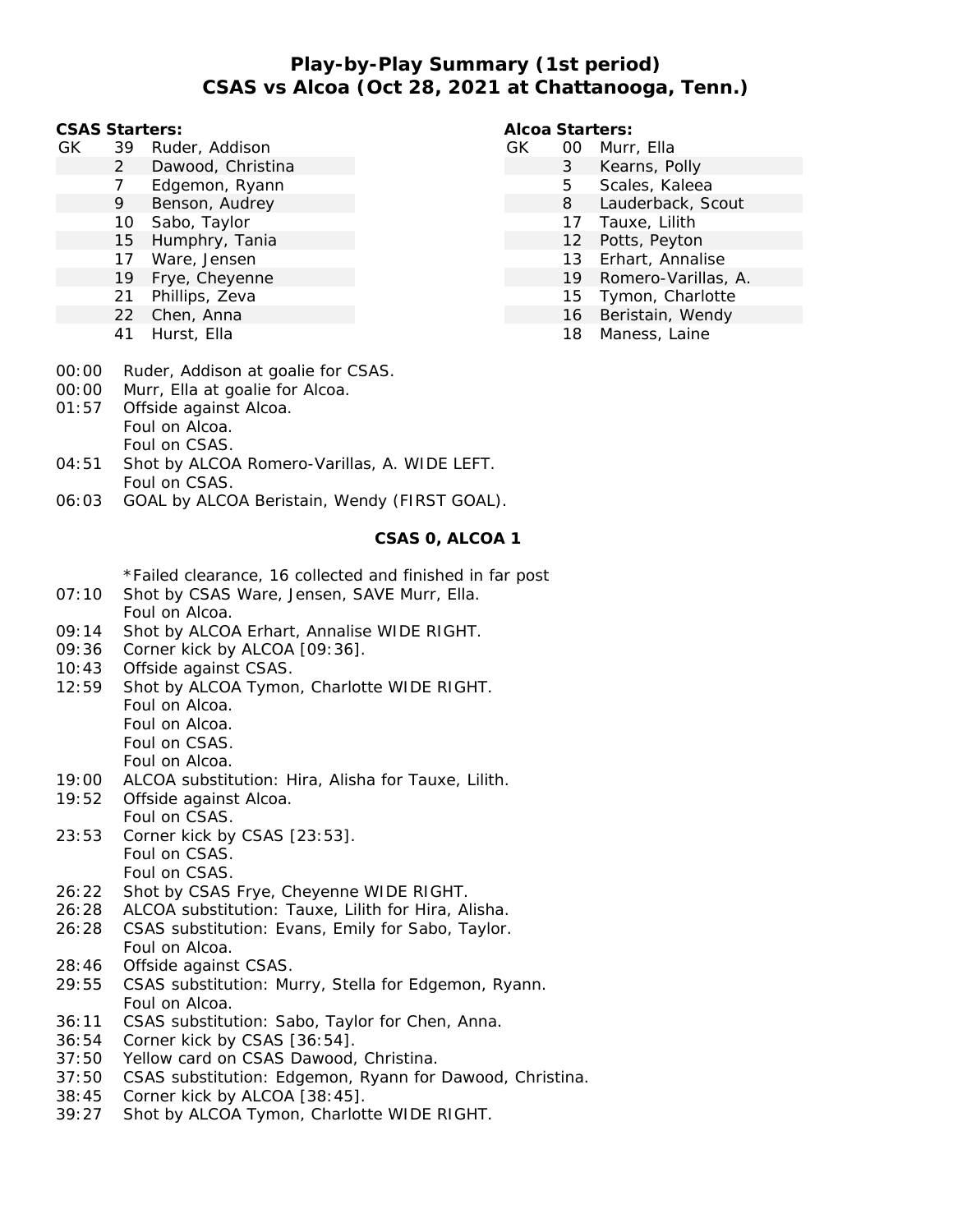# **Play-by-Play Summary (1st period) CSAS vs Alcoa (Oct 28, 2021 at Chattanooga, Tenn.)**

40:00 End of period [40:00].